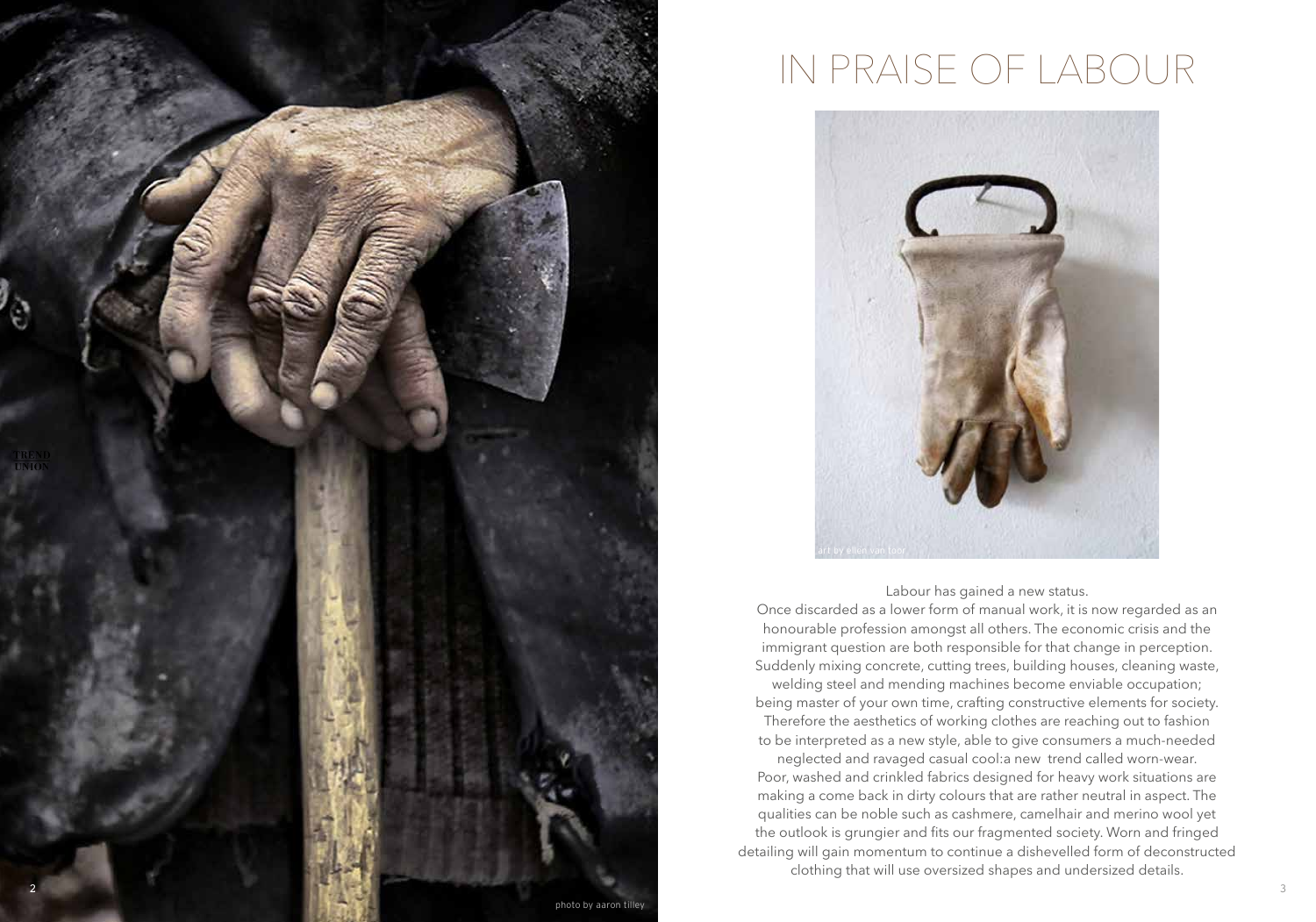

### THE WORKER'S BLUES



When we think of workwear we think blue. The iconic colour of dedicated production clothes is indeed a scale of different blue colours ranging from deep navy to guaranteed-tofade indigos, sturdy denims and lighter shades of washed sky blue. Workers' wear in blue has influenced fashions rather often, ranging from Mao's jacket to Osh Kosh dungarees, Levi's jeans and Upla

carpenter pants. Blue is related to fishermen and matelots, to textile weavers and storage clerks, to humble grocers and garage engineers

and will always appeal to consumers hunting for the best basics. Therefore this season, the idea of simple workwear will influence style again and distribute the colour blue on a larger scale. Woven in different constructions such as serge and whipcord, canvas and nylon, denim and chambray as well as brushed cottons and quilted

qualities. Elaborate weaving is sampled from Asian inspiration, bringing indigo to the fore. Ultra simple colourwoven patterns are again relevant and help to create a discreet form of functional fantasy.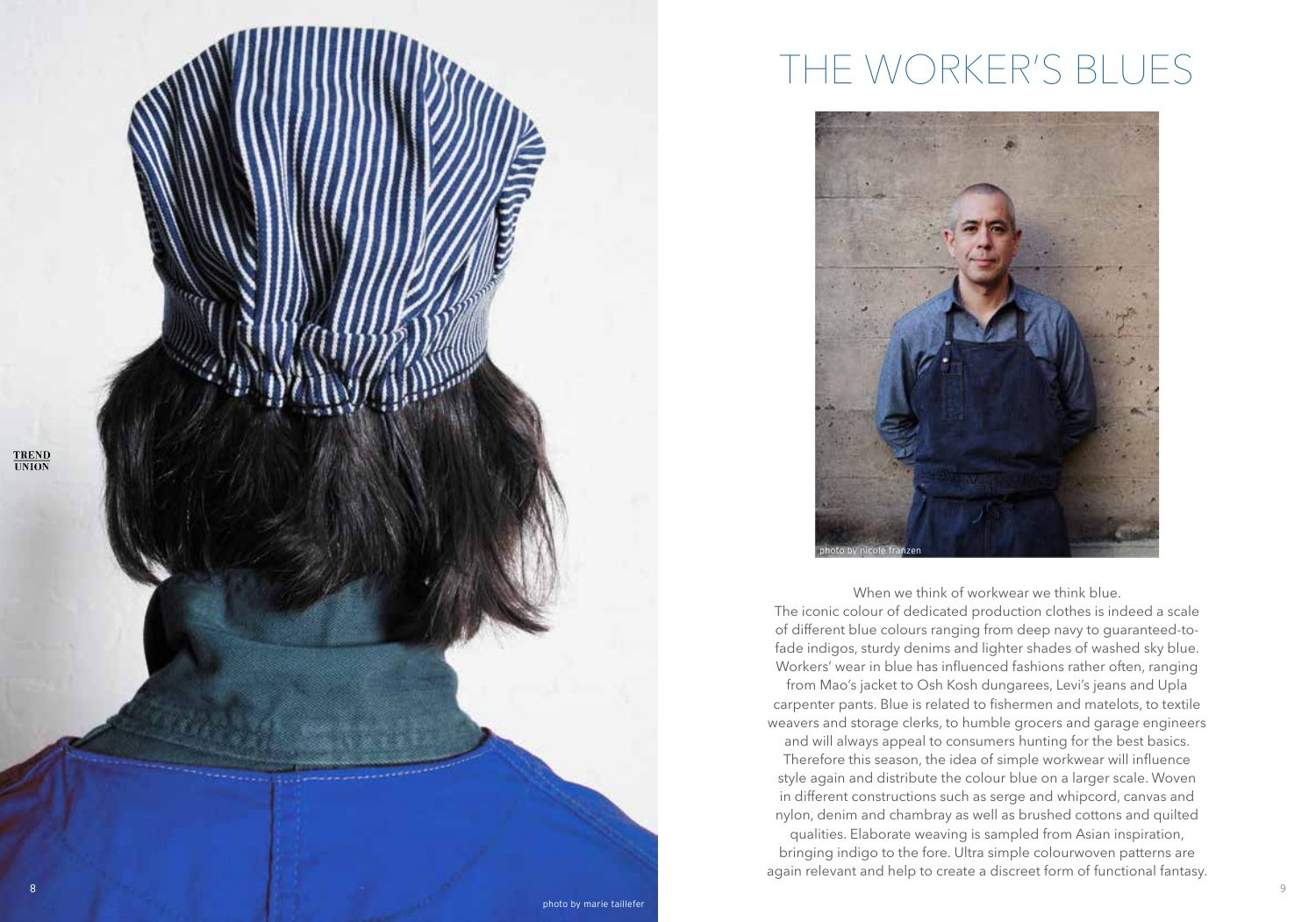

# THE CARPENTER'S GUILD



What set the carpentry profession apart were the guilds that organized the labour and installed an intimate learning experience, something that seems to be an interesting organization for the future of fashion. The guilds regulated the working conditions and the production processes but would also have a political and cultural voice. They travelled together from town to town, from building to building, and would experience the beauty of creating architecture and furniture all at once and gathered as a group. Much like a design studio that is labouring together to create a collection. The masters, journeymen and apprentices would work as an extended family and be dependent on one another, just like research, textile, sketching and patternmaking are related in the fields of fashion. The master would teach his disciples to gain knowledge, much like the design director stimulates the studio's creativity today. Fashion takes stock of this skill-based design and sets out to construct simple shapes that are rendered in extreme qualities with exquisite detailing and perfect function. Using a larger scale of brown colours that are studied from the different tones of wood.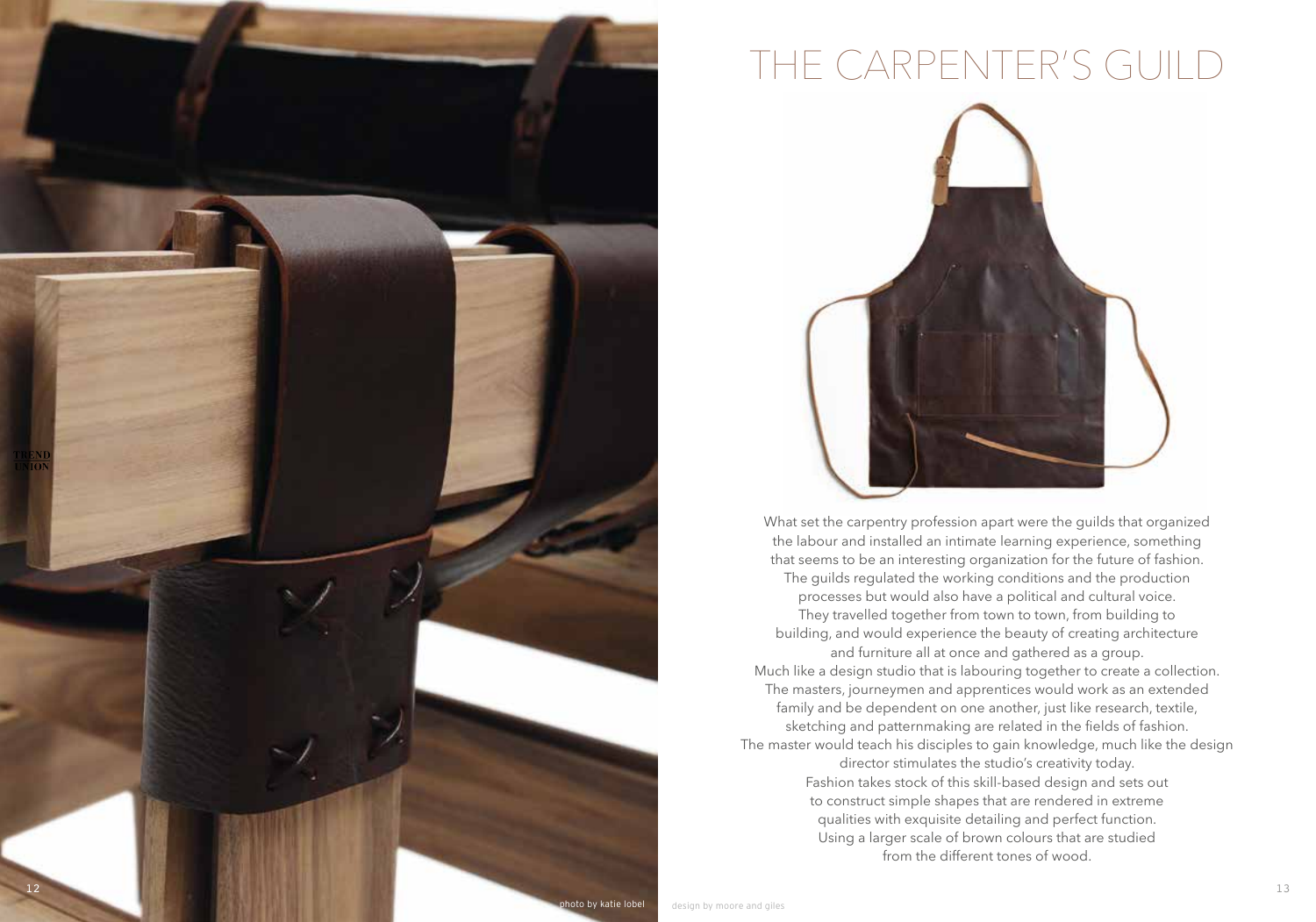

## THE SHEPHERD & FLOCK



The roaming wool revival continues on its bucolic path to reach out to brand new brands and their demanding consumers. Rediscovered as a sustainable and remarkably practical fibre, wool and other animal yarns such as buffalo, camel and goat penetrate the activewear and sportswear markets, often finished with rubber and latex. The yarns are fire resistant and shield from the rain and snow, provided they are not washed and finished into oblivion. The qualities want to be resistant, tousled and felted. These coarser hands will perform well in this period of production clothes to come. The heavier twills and compacted tweeds can be cut in square volumes and roomier coats; perfect for capes and covers tailored from blankets and plaids. Thus imitating the wardrobe of shepherds while guarding their flocks, knitting their sweaters, shearing their beloved animals, playing their flute, singing their folk songs… Loving this solitary profession.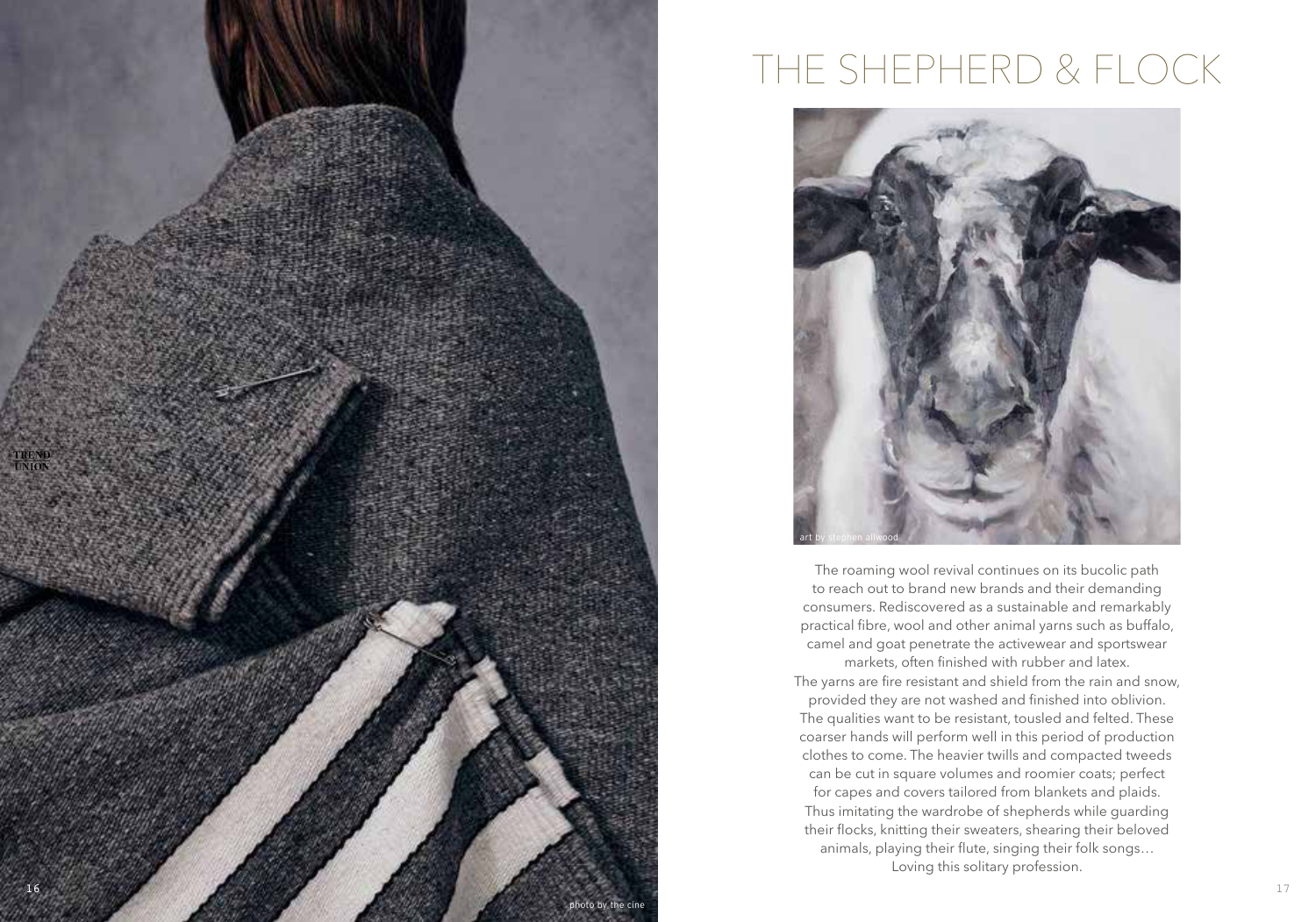

# THE MONASTIC CORE



Living like a monk is a recurrent cultural dream for overworked and overly worried individuals. Their pace of life is too strenuous and in general people yearn to find their own being. Therefore retreats and sanctuaries are becoming increasingly important, to help individuals make sense of their lives and create a more modest intimate personal space in which they can share with others. Fashion is interested in this movement and imagines people involved and enthralled with their newfound inner selves, to be highlighted by severe and simple robes and habits, very much like a monk's wardrobe. Accessories such as belted ropes and sandals with heavier socks are keys to the monastic silhouette. These religious styles are square cut and simple, with hidden details and blind finishing; a way to give peace to the world of consumption and to rest ear, eye and mind.

If clothes make the monk, this story will become very well documented and followed, introducing yet another chapter of minimalism.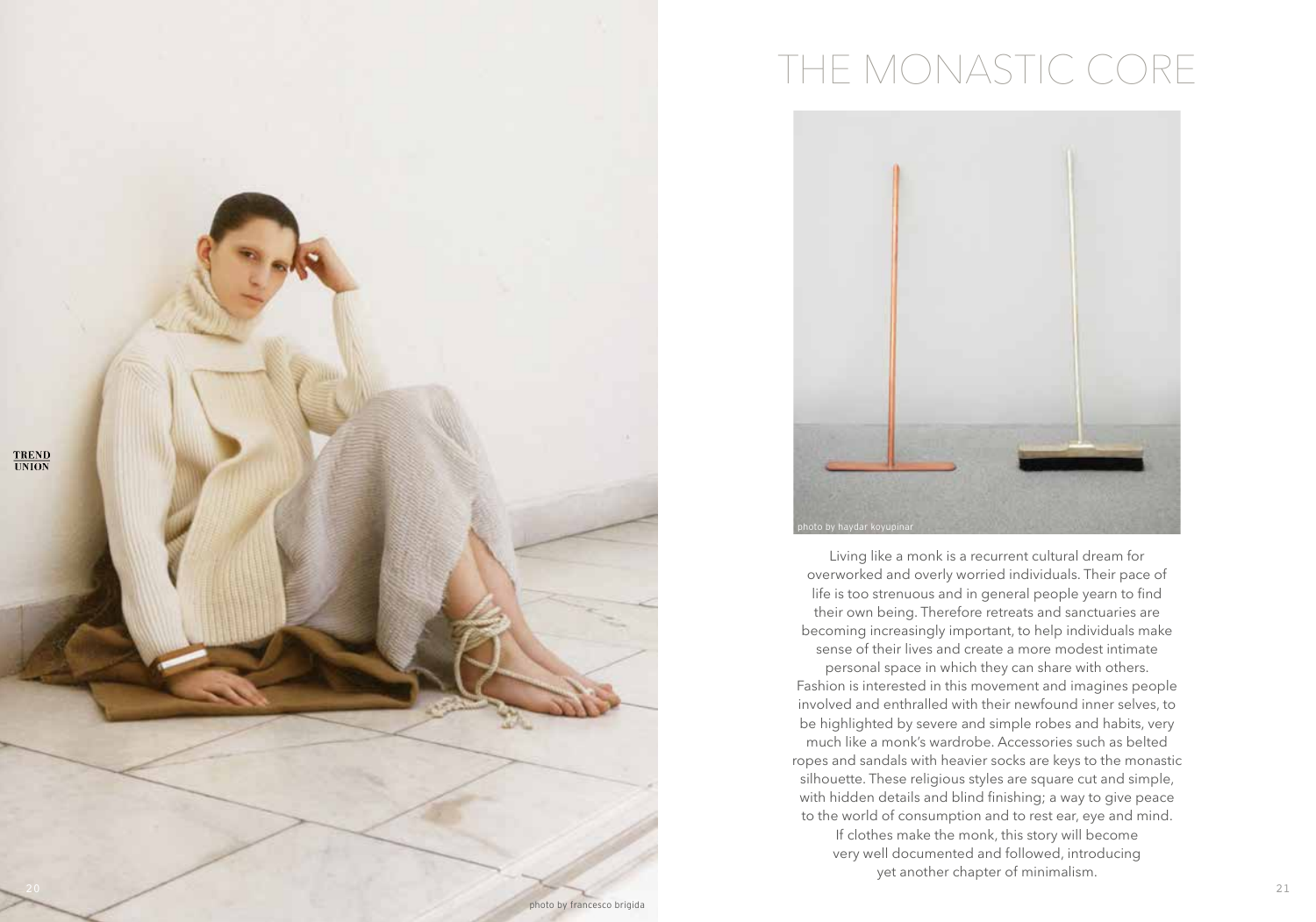

## THE CHEF'S KITCHEN



Never before has food been as important as a lifestyle ingredient and trend food; never before have cooks been as exposed to the public as they are today. The chef is the new rock star and inspires and guides all of us amateur foodies. Their rigorous approach to the ethos of their job is leading a revolution in slow food preparation and bio ingredients, a comeback of forgotten vegetables and the invention of innovative hybrid diets. Plating food has become an art form.

For all of these reasons, the clothes of the chefs become our focus and fashion will steal their pristine and calendared qualities. The double-breasted fitted jackets, the aprons and shirts as well as the handkerchief

and headgear will all become inspirational. These strict garments will be used as basic ingredients to cook up a storm of fantasy clothes that use vegetable dying, food printing and a romantic illustrative cookbook mentality. Bon appétit!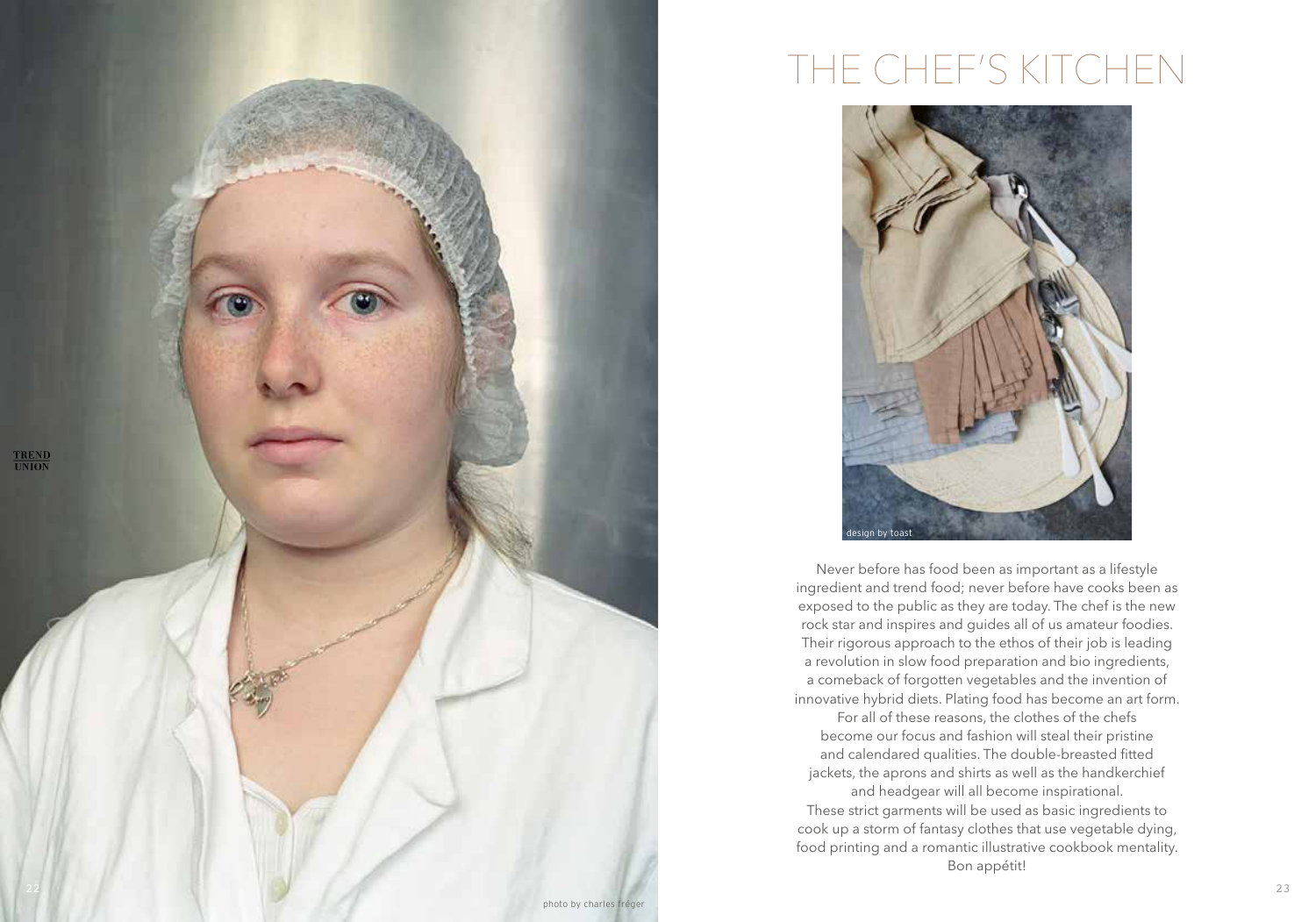

### THE MAID'S UNIFORM



Upstairs/Downstairs and Downton Abbey are iconic TV series that have singled out the beauty and sensuous attraction of the housemaids and their amazing sense of style. Often the upstairs gentlemen would prefer the downstairs maidens to their own puritan wives. Their wholesome blushing faces and young chubby frames must have had enormous appeal. A typical English style where the black dress will be complemented with removable collars and cuffs as well as endearing head ornaments and perky little shoes. They busy themselves with making beds, ironing clothes and setting tables and therefore inspire fashion with a focus on household linens, fine embroideries and laces. The act of ironing brings a focus on starched qualities and impeccable shirting as well as beautiful stitching and smocking. Mending and crochet are used to bring a lived-in memory to clothes that have Victorian allure with a flea market aesthetic. Transparencies and hemstitched detailing are accompanied by embroidered initials. Motifs include damask flowers, cut yarns and historical landscaped toile de Jouy.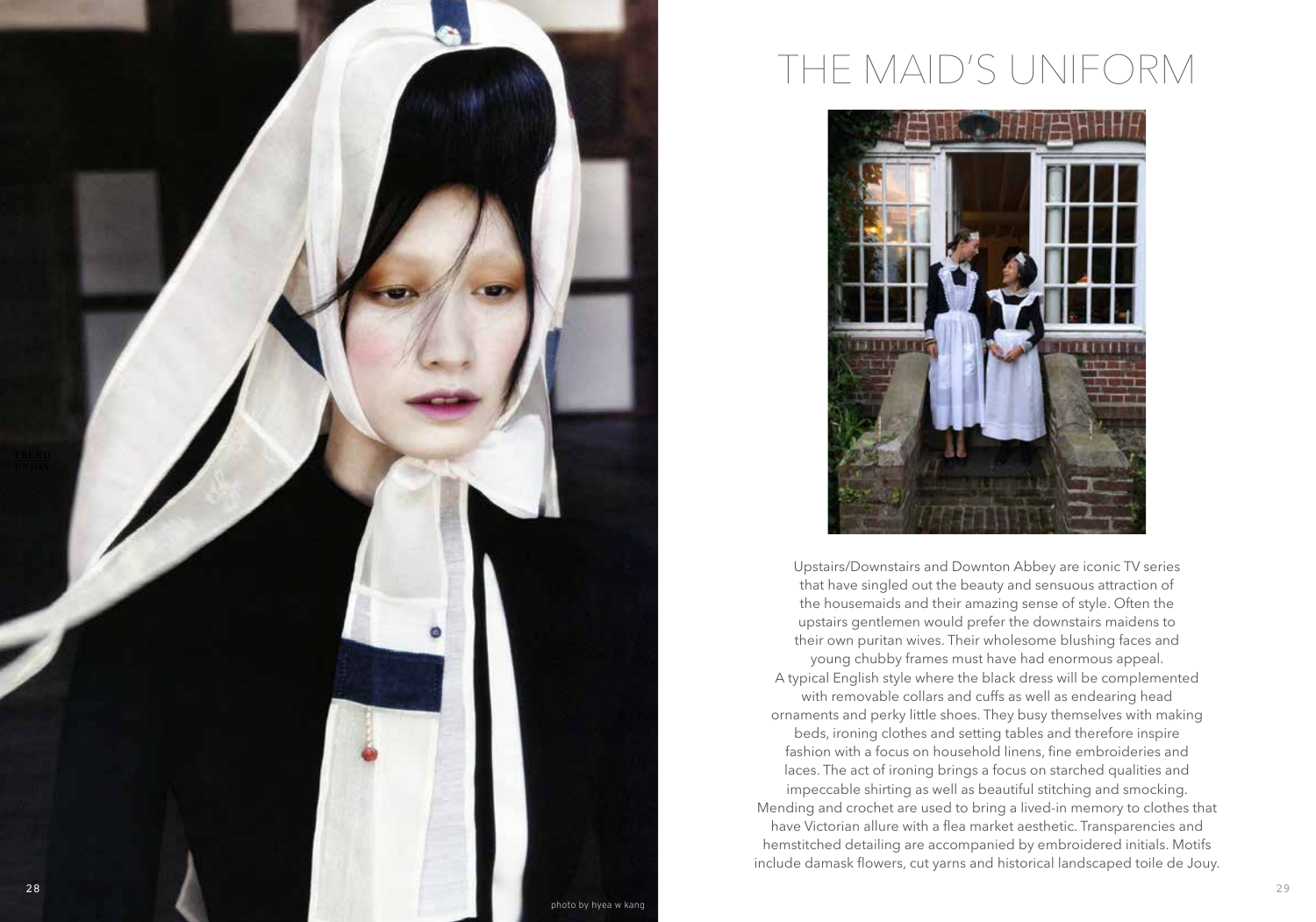

#### THE FARMER'S HAND



The rural influences on our cities continue with the idea of the farmer's hand as a tool to design new and romantic merchandise. A symbolic presence that includes the sturdy and the tested as well as the feminine and the seductive. A blend of both worlds to create new silhouettes that are functional and frivolous all at the same time. The feminine farmer's smock is thus married to the worker's apron, the naive smock dress worn over worker's pants and the embroidered blouse with dungarees – opposites attract! Textiles are therefore a clever mix of the romantic and the robust and will explore newer alliances than we have ever experienced before, such as denim with cut-yarns or woollens with repetitive patterns. Design will use the cross-stitched and the chain-stitched to embellish wool as well as cotton flannels, able to warm up body and spirit. The bucolic beauty of these pioneer styles will bring back function as well as fashion.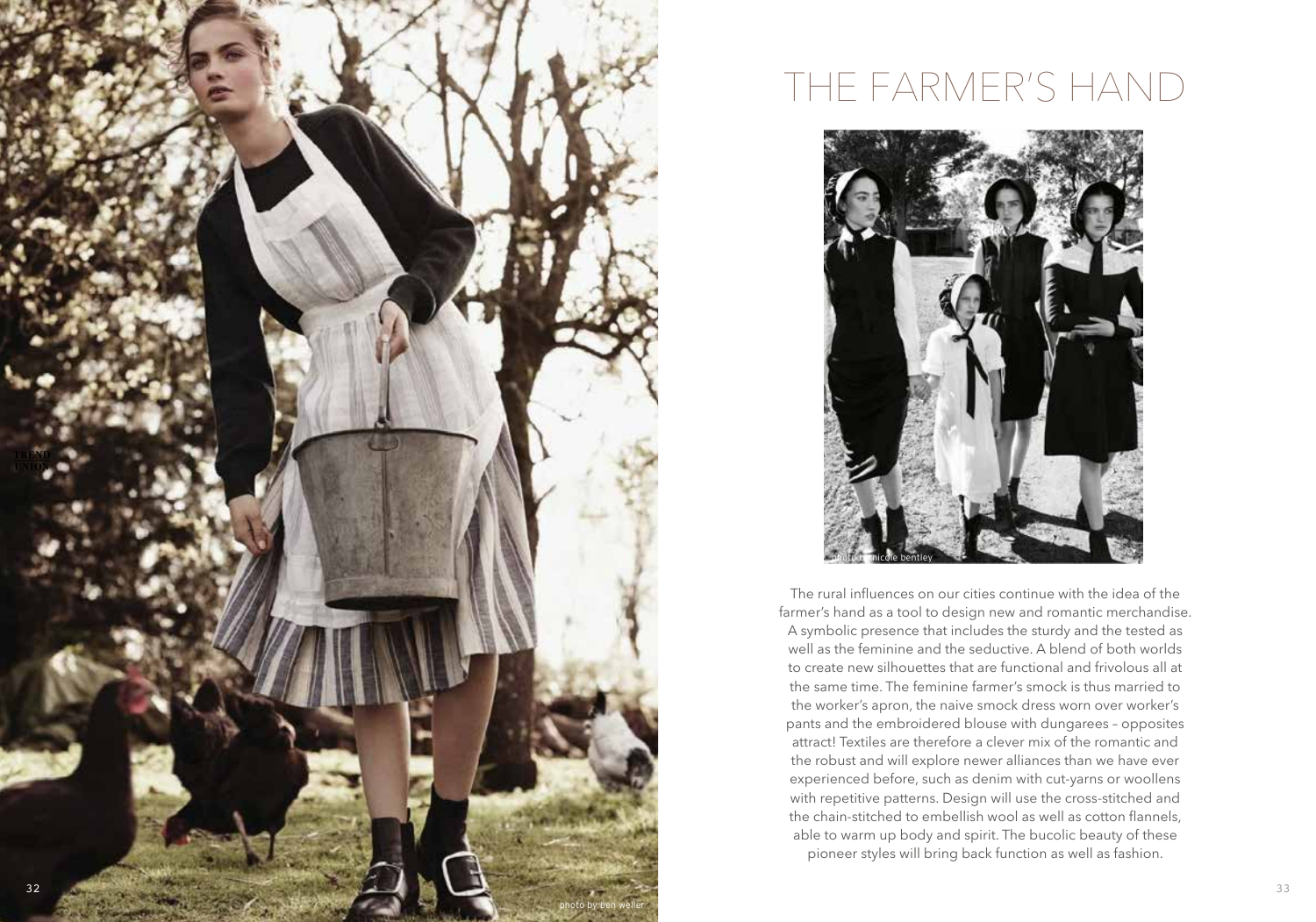

## THE GARDENER'S FANTASY



The gardener has always been a figure of fantasy. 1979's *Being There* movie in his honour describes the gardener's innate qualities of caring for plants like caring for the world at large; watering, trimming and planting as symbols for feeding, governing and developing society. Nature revisited as a metaphor for life. A reliable and capable quality of life that translates into a reliable and functional style of rather invisible clothes. Yet the fantasy can also be the gardener's own vision and creativity, the way he or she brings perspective to landscaping, the handling of colour in the garden design, the layering of different plant species. Now these two fantasies come together in yet another ode to florals, natural colours and exuberant living patterns on velvets, crêpes and as jacquards, combined with sturdy and functional gardeners' clothes in canvas and corduroy. The worker's smock worn by the painter Gustav Klimt is an example of the fantasy that lays ahead of us, at once masculine and feminine, functional and fanciful…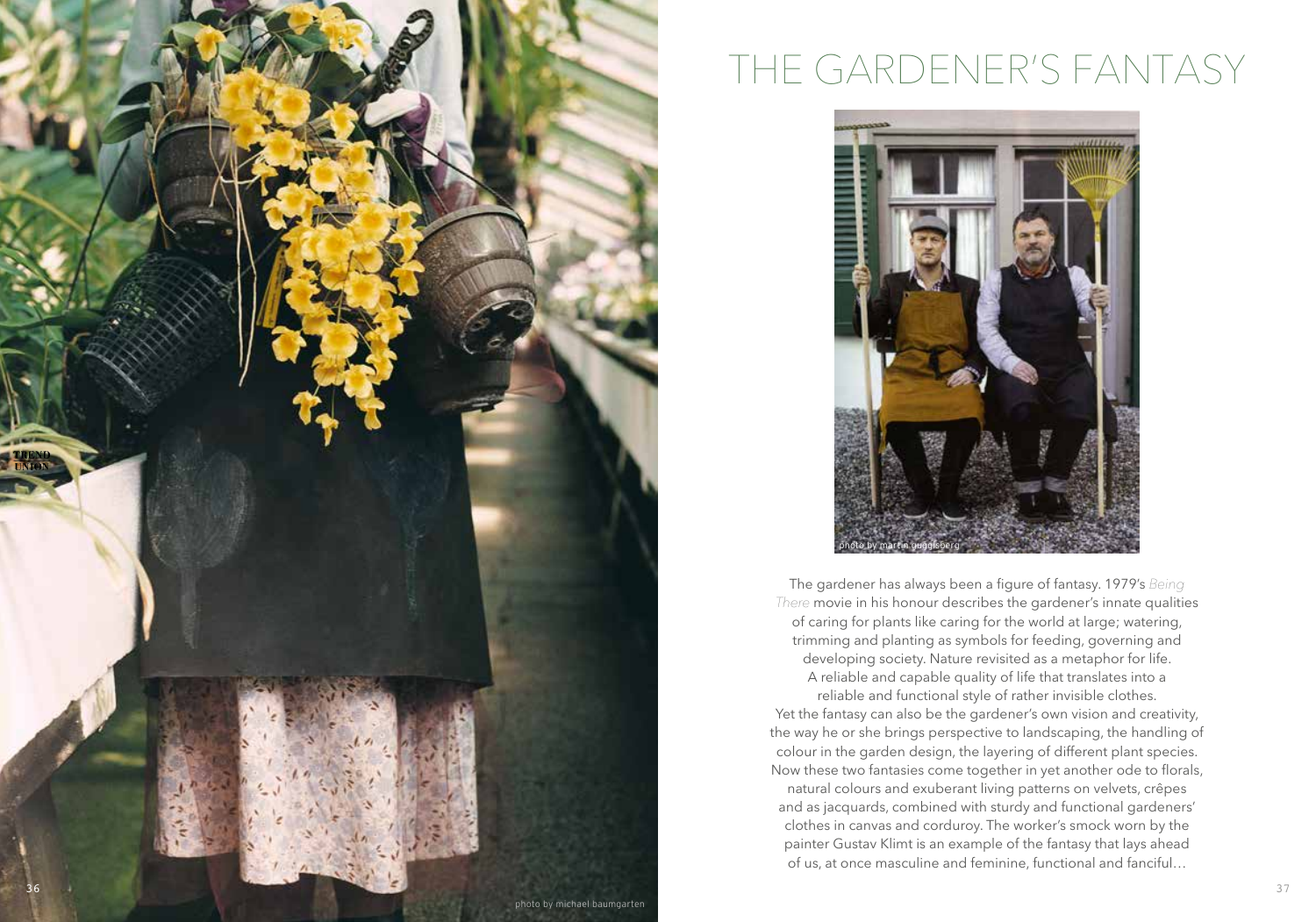

## THE CLINICAL TRIALS



A recent trip to the emergency ward of a local hospital after cutting my finger while cooking was instrumental in designing this story of clinical colours and calendared qualities in textiles. Contrary to the suggested speed of these emergency situations on TV shows, the pace is excruciatingly slow so it gives one time to contemplate and absorb the eerie beauty of the antiseptic environment. The faded green paint on the corridors, the pale blue blouses of the assistant nurse, the intense white of the lab coat, the yellow plastic bags and the orange red safety tape all impressed me; like an almost visionary universe, able to beam me up to another life. The doctor allowed me to take some samples home so I could formulate my colours after the experience…

Although hindered by pain, my senses became alert to this new and ice cold world of plastic, metal and nylon that somehow translates as a futuristic fashion story about nurses' dresses, operating aprons and sensible orthopaedic shoes. Announcing a cure for creative inspirations. a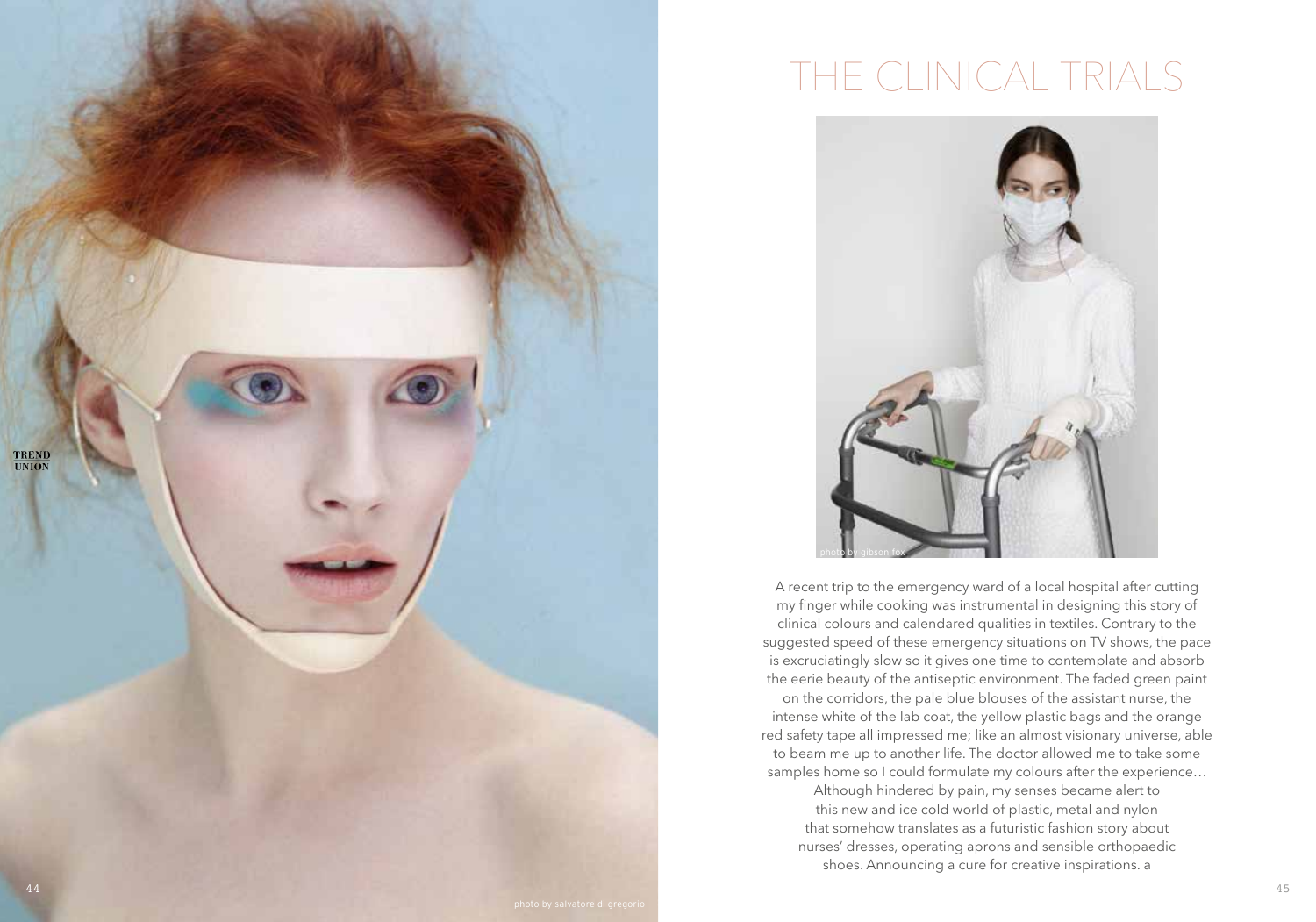

#### THE SHAMAN'S REALM



Some people are gifted with otherworldly forces and an intense talent for reading and healing others. They are connected to a universal flow of knowledge that enables them to direct humans towards physical health and the well-being of the soul. They use their powers to dance and sing in order to exorcise the bad omens in society and are often seen as the spiritual leaders of their settlements. In order to profess their talents they are dressed in fetishist clothes that use animal skins and bones, felts and feathers as well as charms and amulets to harness their powers. Their clothes are covering and hermetic, made to impress the outside world and to protect their inner core. Often the lining will tell stories in patterned silks and ikats. Materials will be coated with a rustic appeal, using animal and plant fibres such as yukka and hemp twined together with buffalo and yak. Colours are dyed with earth matters, plant pigments and blood. Weaves are intricate and might include good luck tokens.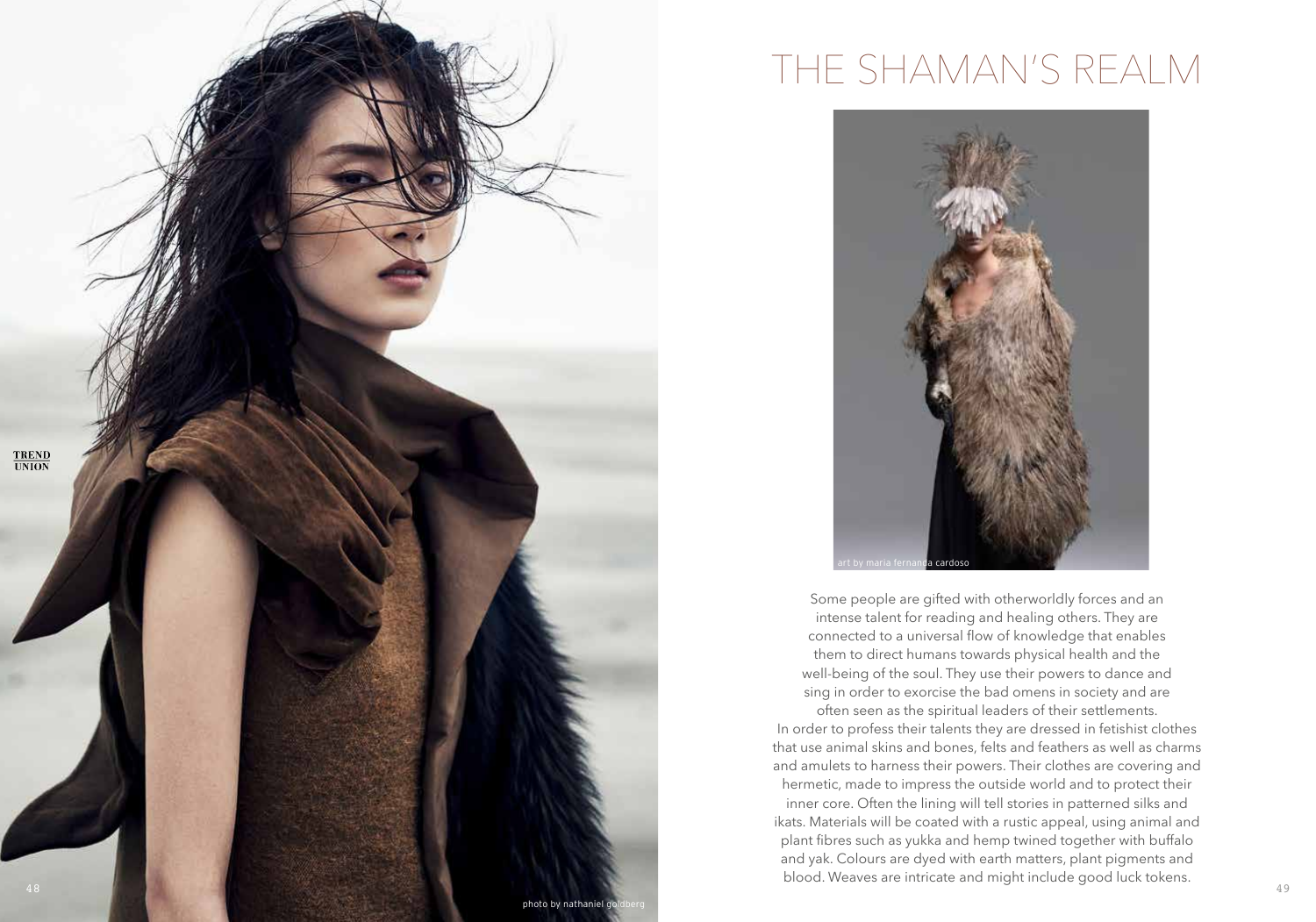# THE TEXTILE DESIGNER



The influence of craft on spinning and weaving continues to inspire new creations that are out to seduce the most hardened consumers.

The beauty of the weaving industry is flourishing and creating contemporary garments that have longevity built into the process of making. Carefully chosen fibres are twisted into amazingly creative yarn constructions that contribute to the aesthetics of this movement.

Beauty is demanded and becomes a standard requirement, singlehandedly bringing back textile from the edge of decline. Natural fibres are blended together between animal and plant

products and possess perfect inter-seasonal properties. Using colour as a proven tool to realize carpet-like patterns and kilim-type stripes, design will see new multi-coloured landscapes of texture and tactility. Landscapes that in turn formulate dresses and coats, full skirts and tunics as well as accessories.

**TREND**<br>UNION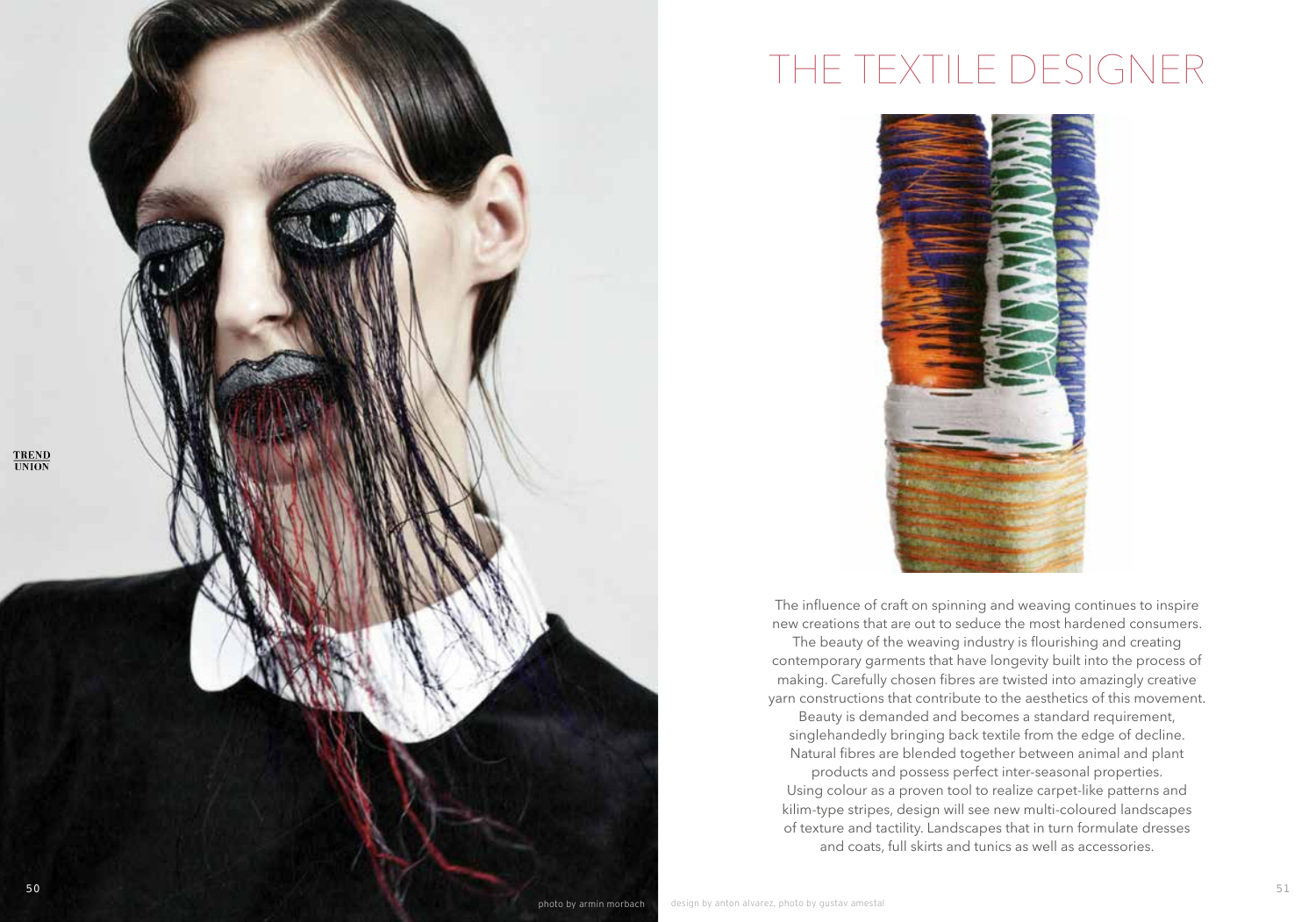

# THE ARTIST IN RESIDENCE



The recent influence of art on fashion is finally coming of age. Instead of simply brushing patterns on canvas and printing citations of famous artworks, we now see that fashion design is entering the era of abstraction, looking at sculpture and installation art as well as drawing and collage.

Abstraction will come to the fore in the world of art and design and announces a period of growth and sublimation. A more minimal and grown-up attitude that is using cut, colour and layering to obtain unusual form and force. A mature way of designing contemporary pieces that stand out as creations more than fashions. The colours are strange and provocative, the textiles dense and compacted, the motifs linear and employing colour-blocking. A way forward to design clothes that matter and can stand the test of time, making this a sustainable design proposal.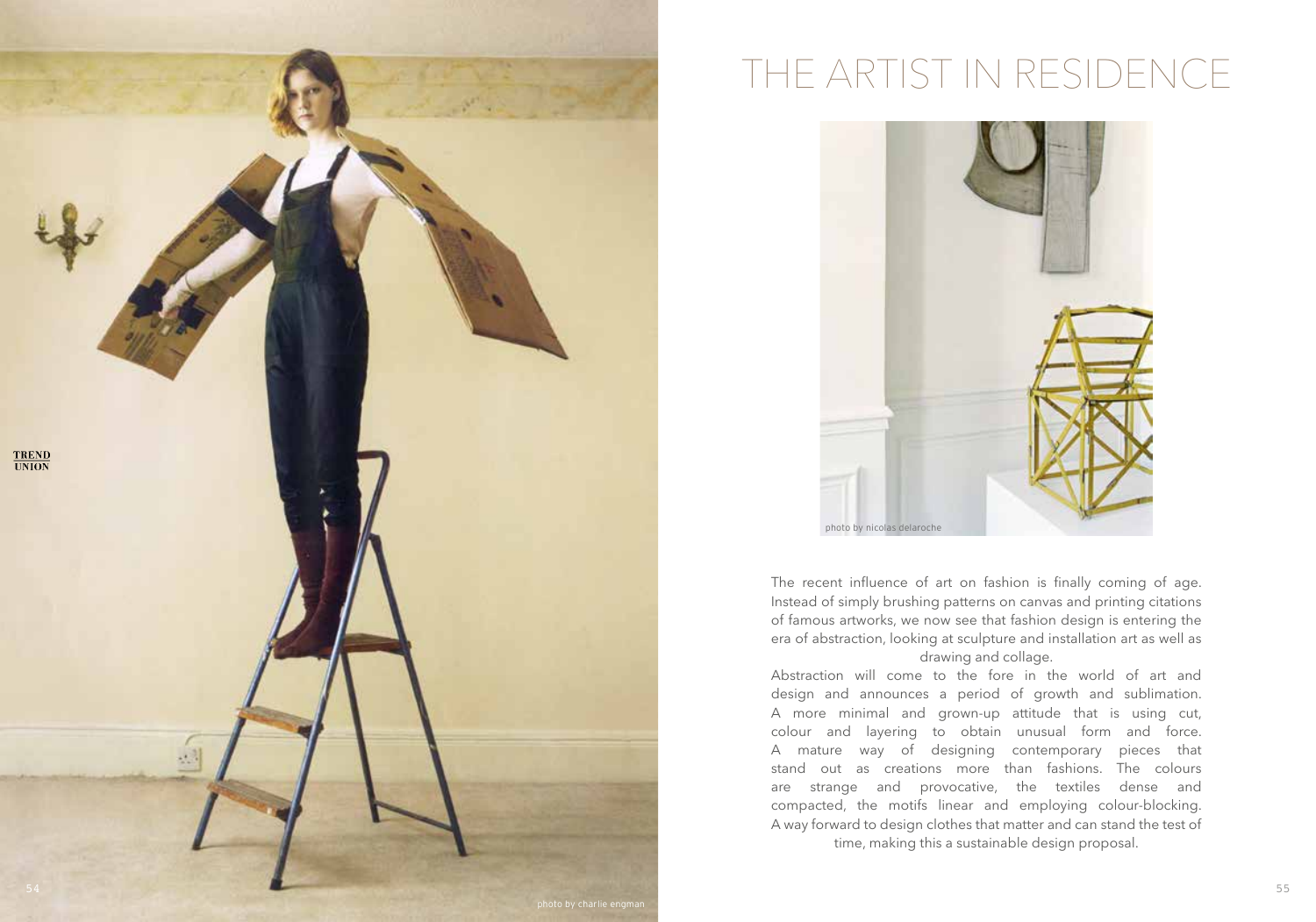

# THE CALLIGRAPHER'S GESTURE



The act of writing with ink on beautiful handcrafted Japanese paper is a creative act. Calligraphy formulates not only words but gives content to letters and contextualises poetry. The gesture is part of a precise yet loose process and develops the handwriting of the master. The power of words and even the strength of single letters is emphasised and becomes a new trend in logo design and book covers. Soon we will see more and more graphic work which is written and in movement.

This tendency is used by textile design and patternmaking in new and innovative ways, such as double weaves, obi-inspired

jacquards, landscaped patterns and the overflow of one handwriting into another in the same fabric. Together with these intricate and balanced textiles we will design and produce Asian clothes that are sober and functional, just like the workwear of calligraphers themselves. Simple shirt jackets, kimono shapes, happy coats and loose pantaloons with white socks and slippers. The gesture needs room to flow!